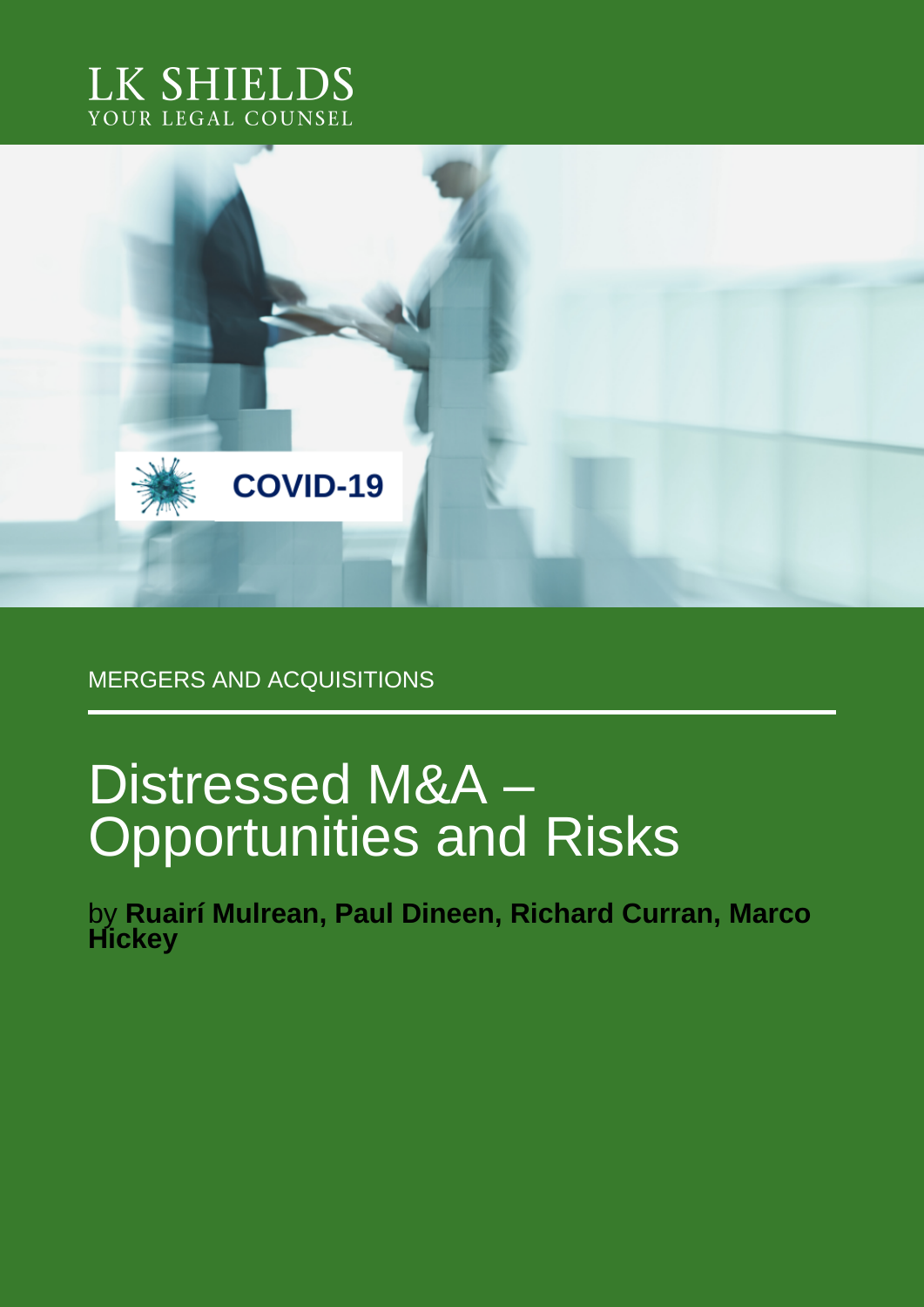## Distressed M&A – Opportunities and Risks

**14th September 2020** | by Ruairí Mulrean, Paul Dineen, Richard Curran, Marco Hickey

As many companies continue to suffer economic hardship due to the ongoing COVID-19 pandemic, it is likely that mergers and acquisitions of companies and assets in distress will feature as a significant proportion of overall M&A transactions in Ireland during the coming months.

Companies with otherwise good businesses may find that the slowdown in the economy and the absence of credit or other forms of funding (Distressed Companies) will mean that they are running out of cash and quickly facing an uncertain future. These Distressed Companies might be the recipients of opportunistic approaches from more secure trade competitors or find that they are forced into insolvency and therefore liquidation, examinership or receivership.

For those secure businesses with current high levels of liquidity, the acquisition of a Distressed Company or its underlying assets (Distressed Assets) can represent an attractive acquisition opportunity, as company and asset valuations will be considerably lower when in distress (Distressed Acquisitions). Nevertheless, prospective buyers and sellers need to be aware that the fundamentals of a Distressed Acquisition differ from those of a traditional acquisition of shares or assets.

In this article we outline some high-level considerations that prospective buyers and sellers should consider if contemplating a Distressed Acquisition.

## **Key Considerations in Distressed Acquisitions**

#### **1. Deal Structure**

The principle of caveat emptor (let the buyer beware) applies to any transaction involving the acquisition of shares or assets whether they are distressed or not. If the Distressed Company has some breathing room and is not under an imminent threat of insolvency, then it may be possible to structure the transaction in the same way as a transaction with a financially healthy company, i.e. by way of a share or asset purchase backed by due diligence and the usual warranties and other contractual protections.

However, in practice, these transactions are often completed quickly leaving limited scope for due diligence and the negotiation of warranties.

When considering whether to opt for a share purchase or an asset purchase the difference is often described as follows:

- A share purchase will involve the buyer purchasing the company inclusive of any legacy debts but where stamp duty will typically be 1% of the value of the shares.
- An asset purchase will allow the buyer to "cherry pick" Distressed Assets, which can be purchased free of most legacy debts, but where stamp duty will typically be 7.5% of the value of the stampable assets transferring.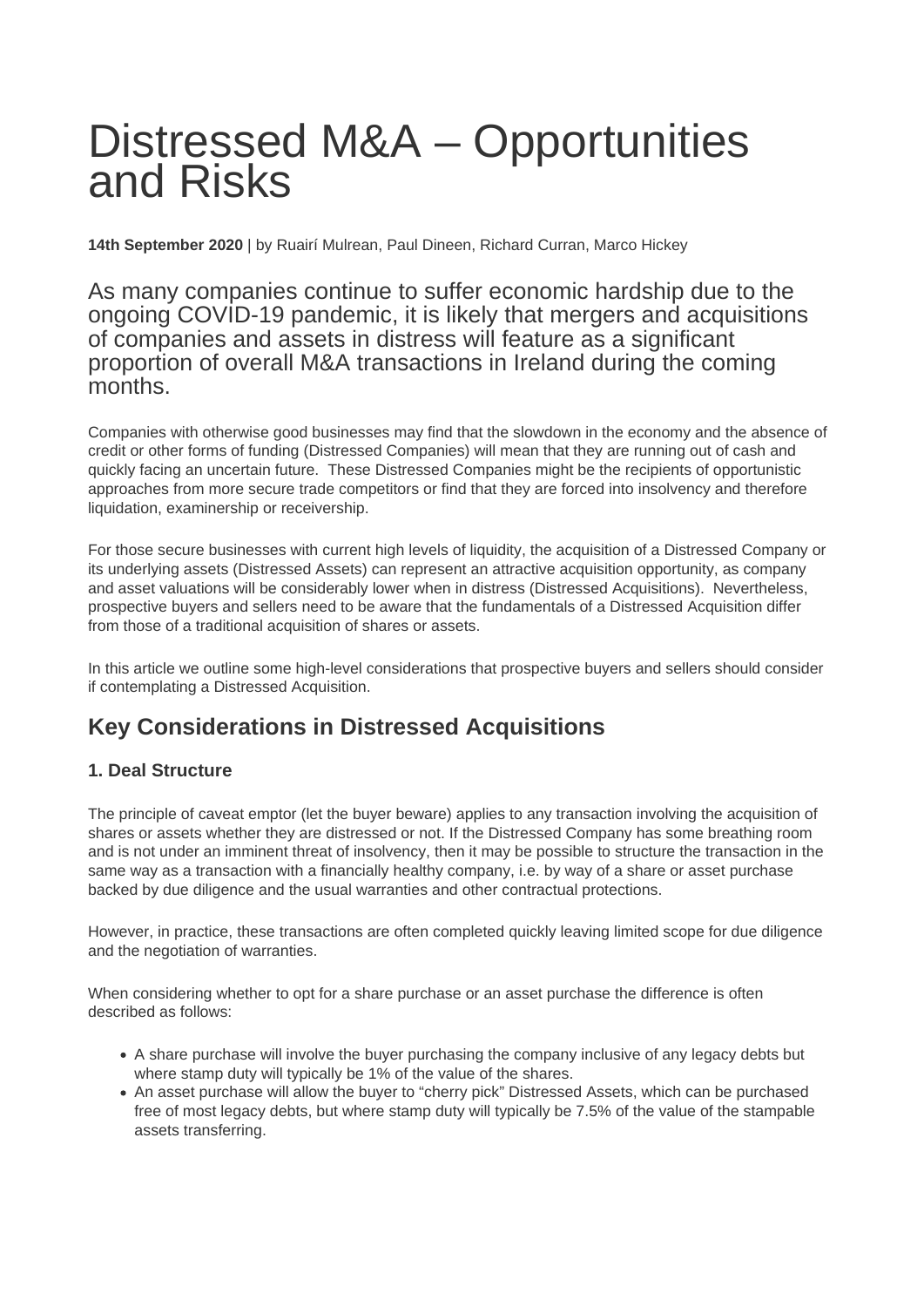Therefore, from a risk perspective, a Distressed Asset purchase may be a more favourable option for a buyer when considering the structuring of a Distressed Acquisition.

However, and in addition to the above, a buyer will also need to be wary of the nature of the financial difficulty faced by the Distressed Company being sold or selling the assets. In particular, it will need to assess the scope and nature of the financial liabilities being left behind and ensure there is no residual claim over the assets or against the company in question, such as bank debt which may be secured on the assets, as well as preferential creditors such as the Revenue Commissioners or employees who may have a claim over the assets of an insolvent company. See further below under 'Other Potential Risk Factors'.

If the Distressed Company is in liquidation or receivership, then the transaction can only be structured as a purchase of the Distressed Assets. If the Distressed Company is in examinership, it would be possible for a buyer to acquire the Distressed Company or to purchase the Distressed Assets from the examiner.

#### **2. Timelines**

Time is generally of the essence when purchasing a Distressed Company or Distressed Assets due to the continuing diminution in values, erosion of goodwill and likely demands from creditors. As such, negotiations will need to be concluded quickly and much more efficiently than might happen when purchasing a financial healthy company or a non-distressed asset base.

If purchasing Distressed Assets from an examiner, then the examiner will want to conclude negotiations quickly in order to include details of the proposed deal in the scheme of arrangement that the examiner has to present to the relevant Court within the 150-day statutory time-limit (previously 100 days).

Similarly, if purchasing Distressed Assets from a liquidator or receiver they too will want to conclude the sale quickly if asset values continue to depreciate in order to obtain the best price for the creditors.

#### **3. Exclusivity**

If a Distressed Company has yet to enter into a formal insolvency procedure, it will still be under the control of its existing directors. Therefore, the agreement of a short period of exclusivity with the Distressed Company might still be possible.

If a Distressed Company is in liquidation or receivership, the liquidator or receiver would usually be unwilling to commit to a period of exclusivity, as to do so could undermine his/her duty to realise the Distressed Assets for the best price possible unless extra consideration is offered.

If a Distressed Company is in examinership, given the tight timeframe for completion of the examinership, it is unlikely that an examiner would agree to anything more than a very short period of exclusivity with a prospective buyer.

#### **4. Due Diligence**

As Distressed Acquisitions are generally time sensitive, access to information and documents can be limited, meaning that a full and complete due diligence exercise may not be possible. In this instance, the scope of any due diligence conducted should be limited to areas of material importance such as the reasons that caused the company or assets to become distressed. Additionally, with some level of COVID-19 related travel and social distancing measures likely to be in place for the foreseeable future a buyer should consider what level of onsite physical inspections of documents and assets is required and how much of the diligence to be undertaken is capable of being conducted online/virtually.

In a share purchase, any change of control provisions or restrictive covenants on changes of ownership included in key contracts or lending/security arrangements should be identified.

In an asset purchase, any security held against the Distressed Assets should be identified and released on or before completion. Key contracts and leases attaching to the Distressed Assets should be reviewed to establish if any restrictions on assignment are contained within.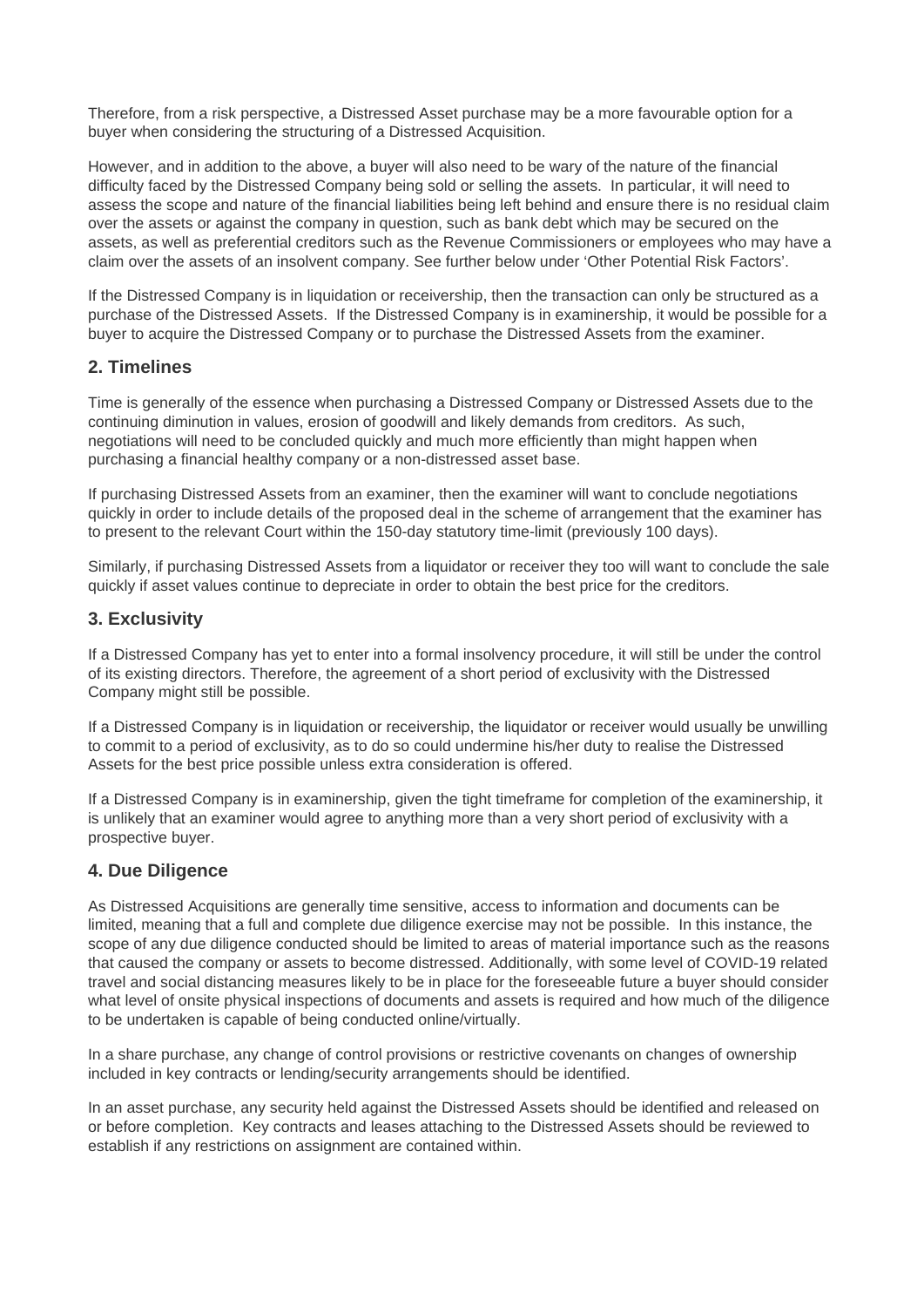Ultimately, the risks associated with this lower level of diligence should be adequately captured in the acquisition price.

#### **5. Warranty Protection**

One of the primary differences between a Distressed Acquisition and that of a traditional acquisition is that buyers will not usually secure any warranties, or at best limited warranties, from the sellers as to the condition of the business or Distressed Assets. Even if such warranties are given, due to the distressed nature of the transaction, it will be questionable whether or not the sellers can stand over the warranties if a claim arises.

The non-warranty standard in Distressed Acquisitions applies to an even greater extent if the Distressed Acquisition involves a purchase from a liquidator, examiner or receiver as these insolvency practitioners will not provide any form of warranty cover. They will also propose the contractual terms of purchase with little or no scope for amendment, including the exclusion of liability on their part together with an indemnity from the buyer as against any third party claims that might arise in connection with the Distressed Acquisition.

As is the case with the level of risk associated with the limited amount of due diligence conducted in a Distressed Acquisition, the unavailability of warranties and other contractual covers is often offset by the benefit of acquiring the Distressed Company or Distressed Assets at a good price. Therefore, buyers will often be happy to assume the risk given the distressed discount.

To mitigate against the risks related to the lack of warranties, the purchase of a warranty and indemnity (W&I) insurance policy might be a consideration for a buyer. It should be noted that W&I insurance providers generally tend to refuse to underwrite against risks that have not been the subject of a thorough due diligence and disclosure exercise. Despite this commonly adopted approach, the W&I insurance industry is market-driven and a recent innovation in this industry is that W&I insurers have developed a fully synthetic W&I policy whereby the seller does not give any warranties to the buyer. Instead the buyer agrees a suite of warranties with the W&I insurer and they are encapsulated in a W&I policy. Such a policy will cost more than a traditional policy, but it might be useful as a method of protection if the sale price is right.

#### **6. Merger Control**

Similar to the merger control regimes in other jurisdictions, the Irish merger control regime provides for what is known as the "failing firm defence" for Distressed Acquisitions: If certain conditions are met, then the Distressed Acquisition will not be subject to the same level of merger control scrutiny than that of a traditional acquisition even if completion of the Distressed Acquisition will result in a substantial lessoning of competition.

However, it should be noted that the "failing firm defence" has rarely been invoked in this jurisdiction due to the restrictive nature of the conditions that must be met before the Irish Competition and Consumer Protection Commission (CCPC) will accept the "failing firm defence" as a justification for deviating from standard merger control rules.

Therefore, the parties to a Distressed Acquisition and their advisers should be cognisant that if the financial thresholds for a mandatory merger approval notification to the CCPC are met then unless the conditions of the "failing firm defence" can be satisfied, the Distressed Acquisition will be subject to normal levels of merger control scrutiny and timelines, which should be taken account of when considering the viability of a Distressed Acquisition.

#### **7. Other Potential Risk Factors**

If the transaction is structured as a purchase of Distressed Assets from a Distressed Company that is not facing an imminent threat of insolvency, but the company has a liquidator appointed to it during the course of the transaction or soon after closing, then the liquidator, or any creditor or contributory of the Distressed Company can apply to the High Court to challenge the transaction on the grounds that it was a fraudulent transfer.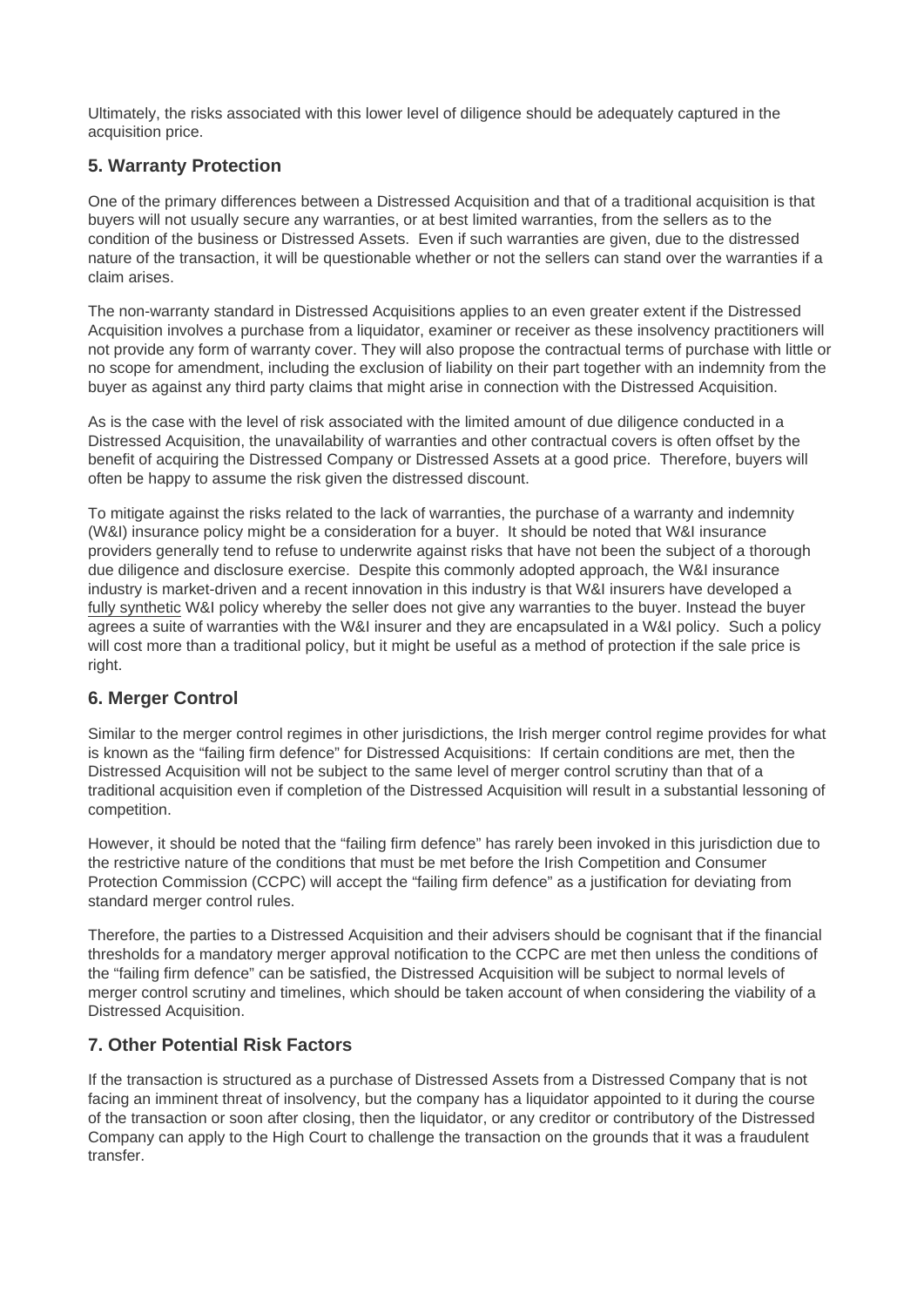If the application is successful, the Distressed Assets will be "clawed-back" for realisation by the liquidator. The High Court shall have regard to the rights of persons "who have bona fide and for value acquired an interest in the property" the subject of the application.

## Our Experience

Embarking on a Distressed Acquisition creates a different set of challenges and risks for a buyer than those associated with a traditional acquisition. At LK Shields we have a wealth of experience and expertise in advising and navigating clients through the legalities and possible risks attaching to all forms of acquisitions. If you are contemplating a Distressed Acquisition as a potential investment opportunity or to expand your corporate footprint, we would be very happy to discuss the fundamentals of such an acquisition with you.

## Other Relevant Articles

[COVID 19: An Overview of Corporate Restructuring and Recovery Options Available Under Irish Law - Part 1](https://www.lkshields.ie/news-insights/publication/overview-of-corporate-restructuring-and-recovery-options-available-under-irish-law-part-1)

[COVID-19: Corporate Restructuring and Recovery Options: Part 2 - Mergers and Divisions](https://www.lkshields.ie/news-insights/publication/corporate-restructuring-and-recovery-options-available-part-2-mergers-and-divisions)

[COVID-19: Corporate Restructuring and Recovery Options: Part 3 - Examinership](https://www.lkshields.ie/news-insights/publication/corporate-restructuring-and-recovery-options-part-3-examinership)

[M&A Transactions During the COVID-19 Crisis: Due Diligence Considerations](https://www.lkshields.ie/news-insights/publication/ma-transactions-during-the-covid-19-crisis-diligence-considerations)

The cross-disciplinary business crisis advisory team at LK Shields are available to provide practical advice and legal insights to employers, business owners, directors, insurance providers, compliance officers, HR professionals and decision-makers faced with a crisis.

If you would like to discuss this further, please contact [crisis-advisory@lkshields.ie](mailto:crisis-advisory@lkshields.ie) or any member of our business crisis advisory team. To subscribe to our crisis advisory news and insight please [click here.](https://reaction2.lkshields.ie/REACTION/Home/RSForm?RSID=mwU4VwhhHrHHZbsTaBKLMmGOunHzJsSMhjcJEOSWRg14saHLX8MkZJc-q7iJxNB0)